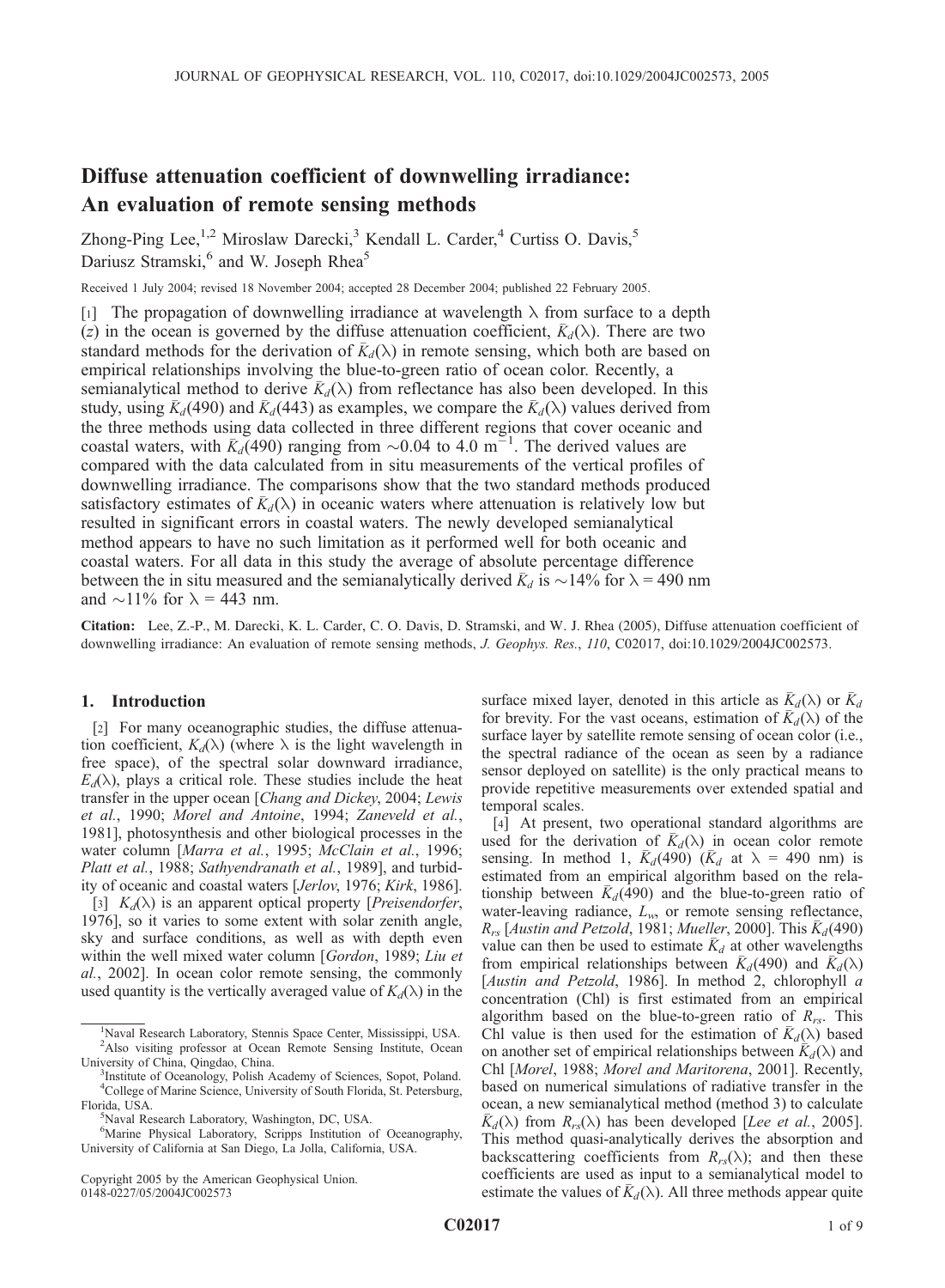promising but comprehensive tests with independent data obtained over a wide range of environmental conditions are critical for method validation and subsequent applications to world oceans.

[5] In this study, we examine the three methods using a large data set from field measurements taken in different regions that cover open ocean and coastal waters. For each method, using  $\overline{K}_d(490)$  and  $\overline{K}_d(443)$  as examples, we compare the  $K_d(\lambda)$  values estimated from in situ determinations of spectral  $L_w$  or  $R_{rs}$  with the  $\bar{K}_d(\lambda)$  values obtained from in situ measurements of  $E_d(\lambda, z)$  in the surface layer (z is the depth from surface). The performance of the three methods is compared.

## 2. Methods for Deriving  $\bar{K}_d(\lambda)$  From Remote Sensing Measurements

[6] The three methods for estimating  $K_d(\lambda)$  from remote sensing reflectance are presented schematically in Figure 1. Below we describe the methods in greater detail.

## 2.1. Method 1: Direct One-Step Empirical Relationship for  $K_d(490)$

[7] In the approach developed by Austin and Petzold [1981, 1986],  $K_d$ (490) is the key for estimating  $K_d$  at other wavelengths. Pioneered by Austin and Petzold [1981], the simplest method to estimate  $K_d(490)$  is the empirical relation between  $K_d(490)$  and the ratio of water-leaving radiances at two wavelengths within the blue-green spectral region:

$$
\bar{K}_d(490) = K_w(490) + A \left(\frac{L_w(\lambda_1)}{L_w(\lambda_2)}\right)^B.
$$
\n(1)

In Austin and Petzold [1981],  $\lambda_1$  = 443 nm and  $\lambda_2$  = 550 nm.  $K_w(490)$  is the attenuation coefficient associated with pure seawater [Austin and Petzold, 1981; Morel, 1988; Smith and Baker, 1981], and A and B are algorithm constants. Recently, for the purpose of estimating  $K_d(490)$  from Sea-Viewing Wide Field-of-View Sensor (SeaWiFS) on the OrbView-2 satellite, Mueller and Trees [1997] and Mueller [2000] proposed the following algorithm for SeaWiFS:

$$
\bar{K}_d(490) = K_w(490) + 0.15645 \left(\frac{L_w(490)}{L_w(555)}\right)^{-1.5401}, \quad (2)
$$

with  $K_w(490)$  of 0.016 m<sup>-1</sup> performing the best for their data set [Mueller, 2000].

[8] Because remote sensing reflectance,  $R_{rs}$ , is defined as the ratio of water-leaving radiance to downwelling irradiance just above the surface, equation (2) can be written as

$$
\bar{K}_d(490) = 0.016 + 0.15645 \left( \frac{E_d(490)}{E_d(555)} \frac{R_{rs}(490)}{R_{rs}(555)} \right)^{-1.5401}.
$$
 (3)

Note that  $E_d(490)/E_d(555)$  at the surface varies only slightly around 1.03 for different sun angles. In this study we use the constant  $E_d(490)/E_d(555) = 1.03$  in equation (3) for estimating  $K_d(490)$  from in situ measurements of  $R_{rs}$ . Rewrite of equation (2) to equation (3) is simply for internal



**Figure 1.** Schematic of the methods for estimating  $K_d$ from  $R_{rs}$ .

consistency among the methods that all use  $R_{rs}$  values as inputs.

## 2.2. Method 2: Two-Step Empirical Algorithm With Chl as an Intermediate Link

[9] Another commonly applied approach is to first derive chlorophyll a concentration, Chl, from remote sensing reflectance using an empirical algorithm [O'Reilly et al., 1998], and then to derive  $K_d(\lambda)$  from Chl using another set of empirical relationships [Morel, 1988; Morel and Maritorena, 2001]. The current operational Chl algorithm for SeaWiFS (OC2v4) (see http://seawifs.gsfc.nasa.gov/ SEAWIFS/RECAL/Repro3/OC4\_reprocess.html),

$$
Chl = 10^{a_0 + a_1 \rho + a_2 \rho^2 + a_3 \rho^3} + a_4, \tag{4}
$$

is here applied for the derivation of Chl from remote sensing reflectance, where  $\rho = \log_{10}[R_{rs}(490)/R_{rs}(555)]$ . The values of  $a_0$ ,  $a_1$ ,  $a_2$ ,  $a_3$ , and  $a_4$  are 0.319, -2.336, 0.879, -0.135, and -0.071, respectively, which were derived statistically from pooled field data collected in various parts of the oceans (see http://seawifs.gsfc.nasa.gov/SEAWIFS/RECAL/ Repro3/OC4\_reprocess.html).

[10] From another set of field measurements, empirical relationships between  $K_d(\lambda)$  and Chl were developed [Morel, 1988; Morel and Maritorena, 2001]:

$$
\bar{K}_d(\lambda) = K_w(\lambda) + \chi(\lambda) \operatorname{Ch}^{e(\lambda)},\tag{5}
$$

where the values of  $K_w(\lambda)$ ,  $\chi(\lambda)$  and  $e(\lambda)$  result from statistical analysis of the data [see Morel and Maritorena, 2001, Table 2]. For  $\lambda = 490$  nm,  $K_w$ ,  $\chi$ , and e are 0.0166 m<sup>-1</sup>, 0.07242, and 0.68955, respectively. When the ratio of  $R_{rs}(490)/R_{rs}(555)$  is provided from field or satellite measurements,  $\overline{K}_d(\lambda)$  can be readily calculated from equations (4) and (5). Clearly, for both method 1 and method 2, the inputs for calculation of  $K_d(\lambda)$  are exactly the same in this study.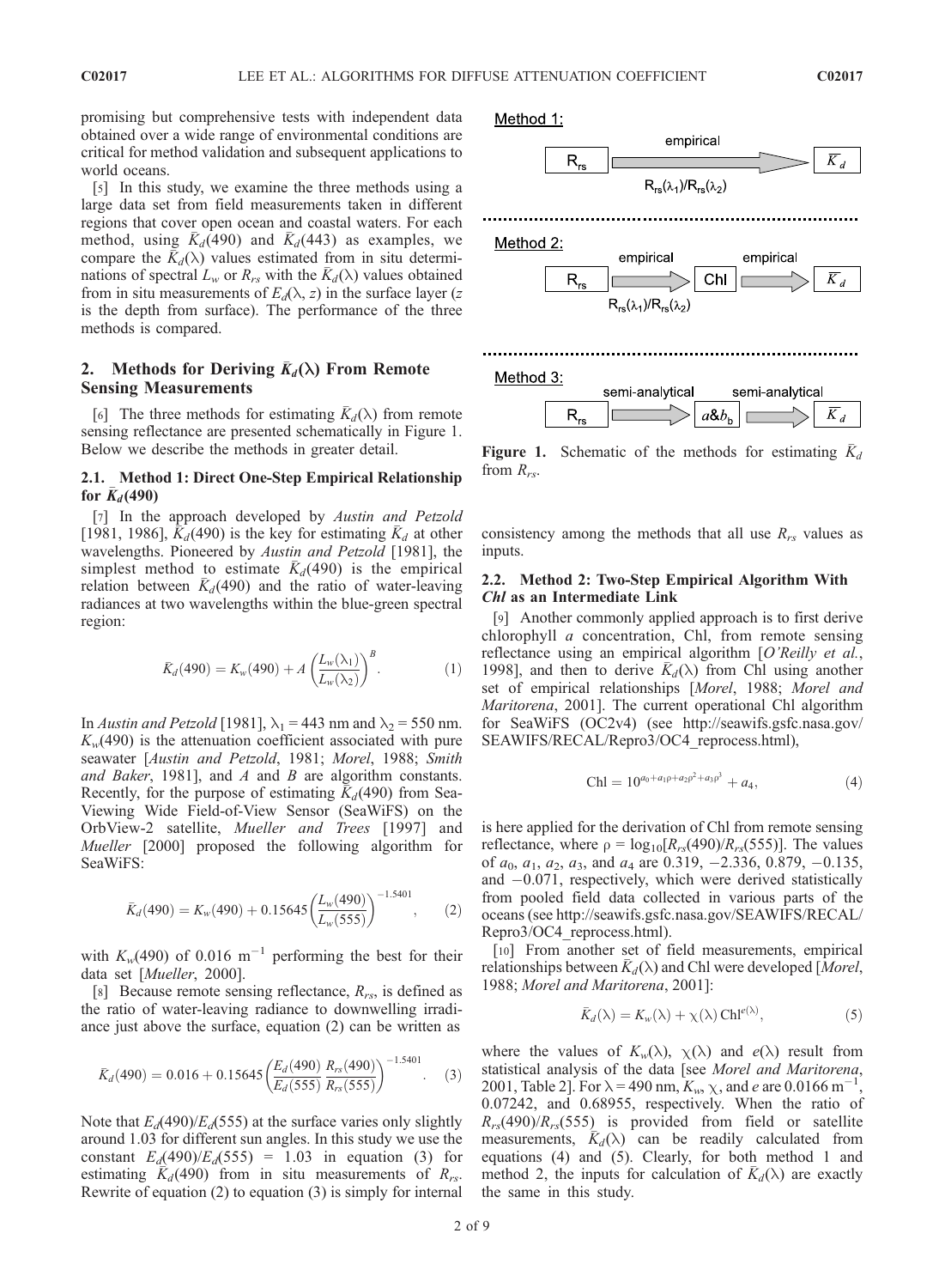#### 2.3. Method 3: Semianalytical Approach

[11] Method 3 involves the concept that the apparent optical properties of the ocean are determined by the inherent optical properties of seawater and boundary conditions (such as solar zenith angle and sea state) through radiative transfer theory [Gordon et al., 1975]. In this strategy, the values of the absorption, a, and backscattering,  $b<sub>b</sub>$ , coefficients are most essential to the determination of both apparent optical properties of interest to our study,  $R_{rs}$ and  $\bar{K}_d$  (wavelength notation suppressed). When the values of a and  $b_b$  are known, along with boundary conditions,  $R_{rs}$ and  $K_d$  can be calculated from semianalytical models [Lee et al., 2004, 2005; Sathyendranath and Platt, 1997]. In remote sensing applications by satellite imagery,  $R_{rs}$  is determined from satellite measurements. The solar zenith angle is also known for each pixel of the image. Thus the first step is to derive a and  $b_b$  from  $R_{rs}$ , and then the second step is to calculate  $\bar{K}_d$  from these a and  $b_b$  values.

[12] For the first step, *Lee et al.* [2002] have developed a Quasi-Analytical Algorithm (QAA) which is briefly described in Appendix A. For the second step, Lee et al. [2005] refined the simple  $\bar{K}_d$  formula of Sathyendranath et al. [1989] to improve the quantification of the contribution associated with the backscattering coefficient,

$$
\bar{K}_d = m_0 a + m_1 (1 - m_2 e^{-m_3 a}) b_b,
$$
 (6)

where  $m_0 \approx 1 + 0.005\theta_a$  and  $\theta_a$  is the solar zenith angle in air. The values for model constants  $m_1$ ,  $m_2$ , and  $m_3$  are 4.18, 0.52, and 10.8, respectively [Lee et al., 2005]. These values remain constant for different waters and different wavelengths. As stated earlier and shown by equation (6),  $\bar{K}_d$ varies with both  $a$  and  $b<sub>b</sub>$ , as well as with solar zenith angle. Note that  $a$  and  $b_b$  change with water mass and wavelength. A short description regarding this semianalytical model is provided in Appendix B. The essence of method 3 is that  $\bar{K}_d$ can be easily calculated based on the QAA and equation (6) when the values of  $R_{rs}(\lambda)$  are known.

[13] Compared to method 1 and method 2, method 3 is more complex due to its semianalytical nature. Both method 1 and method 2 are data-driven empirical algorithms and their performance may be subject to large errors, especially when the data used in the algorithm development do not match the data under study [Darecki and Stramski, 2004]. For such empirical algorithms, it is difficult to apply the same procedures globally. The semianalytical approach, however, follows in principle the radiative transfer theory, so it has fewer uncertainties regarding data matching. On the other hand, method 3 uses not only the spectral shape but also the values of  $R_{rs}$ to derive a and  $b_b$  and then  $K_d$ , so accurate measurements of  $R_{rs}$  are important.

[14] In the QAA inversion of  $R_{rs}$  to yield a and  $b_b$  [Lee et al., 2002], the use of a reference wavelength around 640 nm is required to improve accuracy in coastal waters. In the current satellite ocean color sensors such as SeaWiFS or MODIS (Moderate Resolution Imaging Spectroradiometer), no spectral band in the vicinity of 640 nm is designed for ocean applications. In order to apply this semianalytical approach to data from these satellite sensors, an empirical scheme to simulate a measurement at 640 nm from measurements at current SeaWiFS (or MODIS) wavelengths was developed (Z. P. Lee and K. L. Carder, unpublished data, 2002):

$$
R_{rs}(640) = 0.01R_{rs}(555) + 1.4R_{rs}(667)
$$
  
- 0.0005 $R_{rs}(667)/R_{rs}(490)$ . (7)

This empirical relationship was developed based on field measurements made in the Gulf of Mexico in 1999 and 2000, which are independent of the data sets utilized in this study.

## 3. Data

[15] Field measurements from three different regions are used for testing and evaluating the three methods for estimating  $K_d$ . The regions are: the Gulf of Mexico (data collected in April 1993), the Arabian Sea (December 1994), and the Baltic Sea (1993–2001). These regions include open ocean oligotrophic waters (the Loop Current, and Arabian Sea), near-shore high-productivity waters (the West Florida Shelf), and relatively turbid coastal waters of the shallow intracontinental sea (Baltic). The range of chlorophyll concentration was  $\sim 0.09-100$  mg m<sup>-3</sup> with  $\bar{K}_d$ (490) ranging from  $\sim 0.04$  to 4.0 m<sup>-1</sup>. These measurements were taken with a solar zenith angle  $(\theta_a)$ between 20° and 80° under both clear skies and the Sun covered by clouds. For the conditions with the Sun covered by clouds,  $\theta_a$  is taken as 45° as by Sathyendranath et al. [1989].

[16] Detailed description of the experimental work, the investigated waters, and environmental conditions can be found elsewhere [Darecki and Stramski, 2004; Lee et al., 1996]. Briefly, in the Gulf of Mexico and the Arabian Sea,  $R_{rs}(\lambda)$  was calculated from measurements made above the sea surface as described by Carder and Steward [1985], with upwelling radiance, downwelling irradiance, and downwelling sky radiance measured by a custom-made, handheld spectroradiometer. The methodology for determining  $R_{rs}(\lambda)$  is also described in detail in NASA protocol [*Mueller et al.*, 2002]. For the Baltic Sea,  $R_{rs}(\lambda)$  was calculated based on vertical profiles of  $L_u(\lambda, z)$  (the spectral upwelling radiance at depth z) and  $E_d(\lambda, z)$  (the spectral downwelling irradiance at depth z). These quantities were measured with a MER2040 spectroradiometer (Biospherical Instruments, Inc.) (see Darecki and Stramski [2004] for details). For each station reported in this study,  $\bar{K}_d(\lambda)$ within the surface layer was calculated from the vertical profiles of  $E_d(\lambda, z)$ , following the approach of Smith and *Baker* [1981]. Specifically,  $K_d(\lambda)$  is the slope of the linear regression between z and  $\ln[E_d(\lambda, z)]$ .

## 4. Results and Discussion

[17] To demonstrate the performance of the three methods, we present results for  $K_d(490)$  and  $K_d(443)$ . The  $K_d(\lambda)$ values determined from the measured profiles of  $E_d(\lambda, z)$ will be referred to as  $\bar{K}_d^{\text{mea}}$ , and the  $\bar{K}_d(\lambda)$  values derived from  $R_{rs}(\lambda)$  using any of the three methods will be referred to as  $\dot{K}_d^{\text{der}}$ . To quantify the differences between  $\bar{K}_d^{\text{mea}}$  and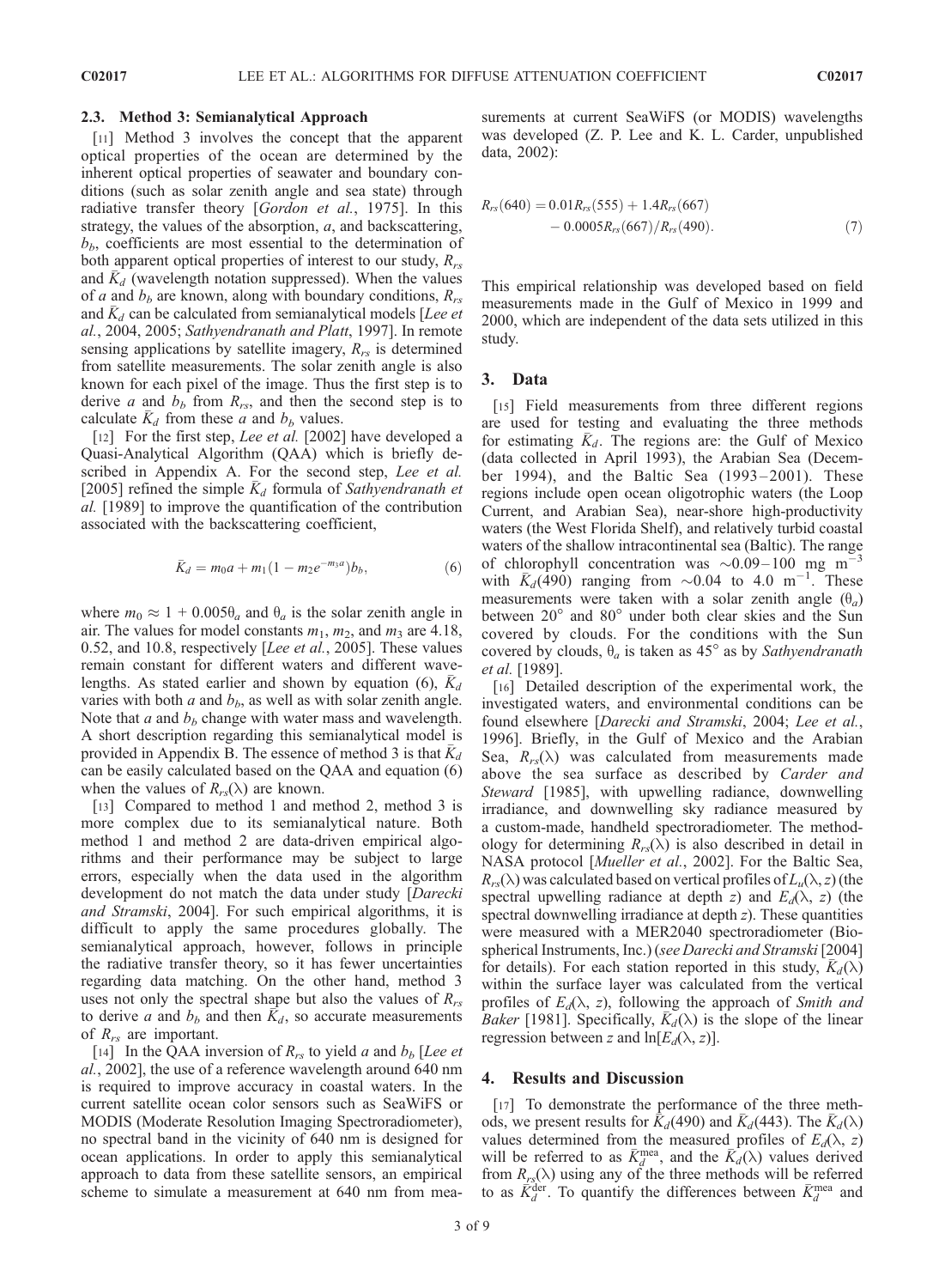**Table 1.** Evaluation of  $R_{rs}$ -Derived  $\bar{K}_d$  Values Versus  $\bar{K}_d$  Values From the  $E_d(z)$  Measurements<sup>a</sup>

|                                         | Method 1 | Method 2 | Method 3 |
|-----------------------------------------|----------|----------|----------|
| $K_d(490)$ (0.04–4.0 m <sup>-1</sup> )  |          |          |          |
|                                         | 0.440    | 0.633    | 0.141    |
| apd<br>$R^2$                            | 0.680    | 0.538    | 0.911    |
| Intercept                               | 0.140    | 0.071    | 0.011    |
| Slope                                   | 0.316    | 0.412    | 0.880    |
| $K_d$ (443) (0.04–5.0 m <sup>-1</sup> ) |          |          |          |
|                                         | 0.577    | 0.916    | 0.112    |
| apd<br>$R^2$                            | 0.679    | 0.555    | 0.885    |
| Intercept                               | 0.199    | 0.089    | $-0.005$ |
| Slope                                   | 0.305    | 0.371    | 1.059    |
| N                                       | 875      | 875      | 875      |

 ${}^{a}R^{2}$  (square of correlation coefficient), intercept, and slope are results from analysis by linear regression.

 $\bar{K}_{d}^{\text{der}}$ , average of the absolute percentage difference (apd) is calculated after log transformation:

$$
apd = \exp\left(\text{mean}\left|\ln\left(\frac{\bar{K}_d^{\text{der}}}{\bar{K}_d^{\text{mea}}}\right)\right|\right) - 1. \tag{8}
$$

In equation (8), an equal weighting is placed on the percentage difference for over- and underestimates of  $K_d$ values.

[18] Table 1 summarizes the apd values for the three methods investigated, along with the results of linear regression analysis. For guidance regarding algorithm performance, a perfect match between  $\overline{K}_{d}^{\text{mea}}$  and  $\overline{K}_{d}^{\text{der}}$  should have apd = 0,  $R^2 = 1$ , intercept = 0, and slope = 1. Clearly, none of the methods examined exhibits these ideal values, but method 3 has results that are much better than the two empirical methods.

#### 4.1.  $\bar{K}_d(490)$

[19] For  $\bar{K}_d$ (490) [ $\equiv \bar{K}_d^{\text{mea}}$ (490)] covering a range of  $\sim 0.04 - 4.0$  m<sup>-1</sup> (a total of 875 points after excluding 12 points with questionable values of the measured  $K_d$  or  $R_{rs}$ ), the apd values are 0.440 and 0.633 for methods 1 and 2, respectively. In analysis of linear regression, the slope is 0.316 (intercept =  $0.140 \text{ m}^{-1}$ ) for method 1 and  $0.412$  (intercept =  $0.071$  m<sup>-1</sup>) for method 2. These numbers suggest that both methods significantly and systematically underestimate  $\bar{K}_d$  at relatively high  $\bar{K}_d$ values, and slightly overestimate  $\bar{K}_d$  at low  $\bar{K}_d$  values.

[20] The underestimation is clearly shown in Figures 2 and 3, where Figure 2 compares  $\bar{K}_{d}^{\text{der}}$  derived from  $R_{rs}(\lambda)$ with  $\bar{K}_{d}^{\text{mea}}$  obtained from the  $E_{d}(z)$  measurements. Figure 3 presents the ratio of  $\bar{K}_{d}^{\text{der}}$  to  $\bar{K}_{d}^{\text{mea}}$ , which illustrates how close the two sets of values are. For data with  $\bar{K}_d(490)$  <  $\sim$ 0.2 m<sup>-1</sup> (oceanic waters are usually in this range), it appears that both method 1 and method 2 produced reasonable estimates of  $\bar{K}_d$ (490), although method 2 seems to perform slightly better than method 1. For  $\bar{K}_d(490)$  >  $\sim$ 0.2 m<sup>-1</sup>, however, both empirical methods systematically and significantly underestimate  $\bar{K}_d$ (490), as indicated by their slopes of 0.316 and 0.412 (Table 1). For this data set, only 44% of the  $\bar{K}_{d}^{\text{der}}$  values at 490 nm derived by method 1 falls within  $\pm 25\%$  of  $\bar{K}_{d}^{\text{mea}}$ , and 22% for method 2 (see Figures 3a and 3b). Most of the larger differences occur for waters with  $\bar{K}_d(490) > \sim 0.2 \text{ m}^{-1}$ , an upper limit for application of both methods.

[21] In addition to measurement errors that are unavoidable in any field-measured data, other fundamental factors can contribute to the disappointing performance of these methods. First, method 1 and method 2 are data-driven empirical algorithms. The algorithm coefficients contained



**Figure 2.** Algorithm-derived  $\overline{K}_d^{\text{der}}(490)$  (i.e.,  $R_{rs}$ -derived  $\overline{K}_{d}(490)$  versus measured  $\overline{K}_{d}^{\text{mea}}(490)$  (i.e.,  $\overline{E}_{d}(490, z)$ derived  $\bar{K}_d$ (490)) in a log-log scale for measurements made in three regions as indicated (GOM, Gulf of Mexico; see text for more details) for (a) method 1, (b) method 2, and (c) method 3.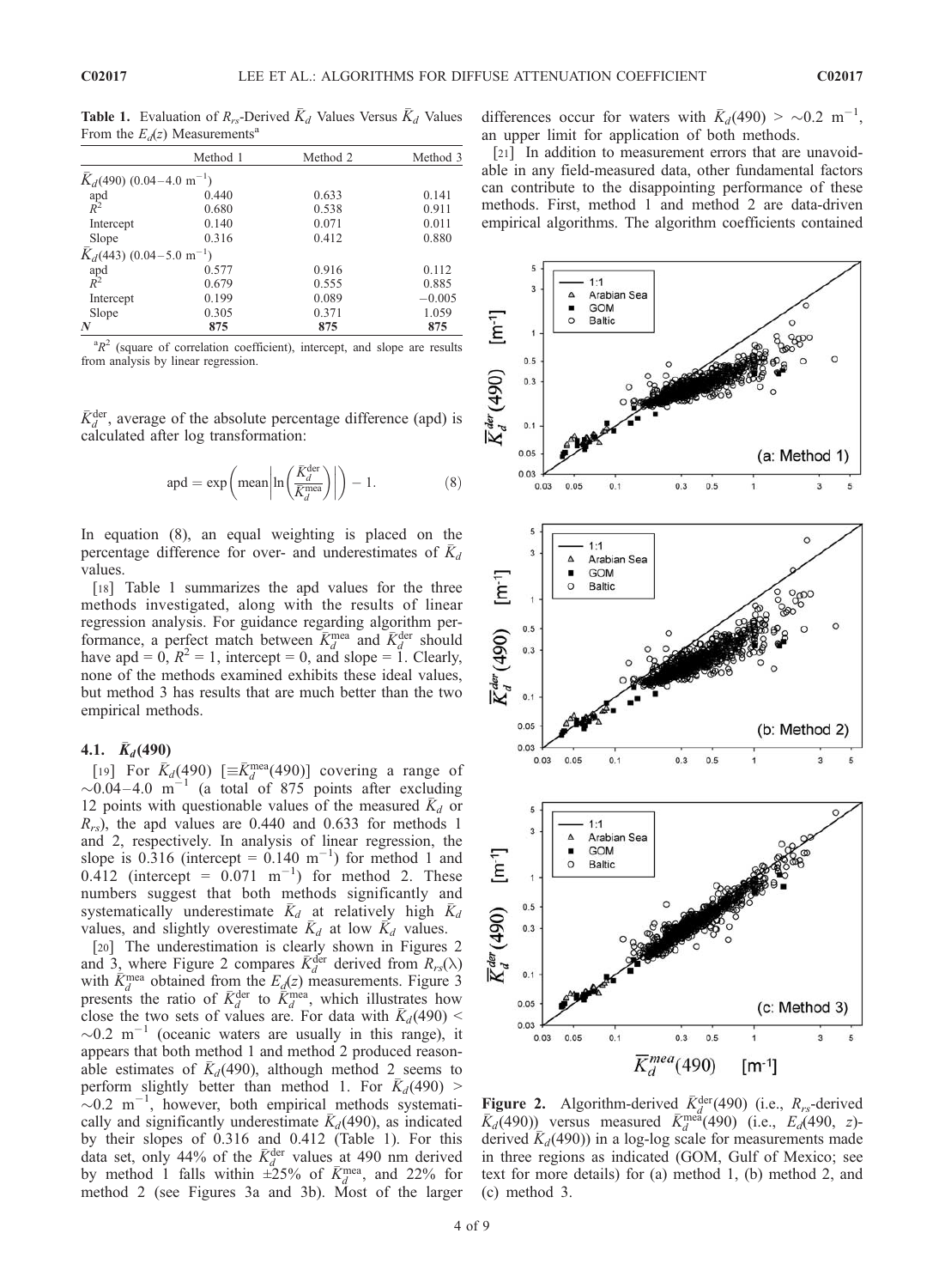

**Figure 3.** Ratio of algorithm-derived  $\bar{K}_d^{\text{der}}(490)$  to measured  $\bar{K}_{d}^{\text{mea}}(490)$  versus measured  $\bar{K}_{d}^{\text{mea}}(490)$ , which illustrates how close the two quantities are for (a) method 1, (b) method 2, and (c) method 3.

in each of these methods are highly dependent upon the data set that was used for the algorithm development [*Mueller*, 2000]. Specifically, algorithm constants contained in method 1 were developed with most of the  $\bar{K}_d$ (490) values being smaller than  $0.25 \text{ m}^{-1}$  [*Mueller*, 2000]. Also, the empirical coefficients of the relation between  $\bar{K}_d$ (490) and Chl in method 2 were obtained using data with Chl < 2.4 mg m<sup>-3</sup> [see *Morel and Maritorena*, 2001,<br>Table 11 which implies a data range of  $\bar{K}$  (400) < 0.0.15 m<sup>-1</sup> Table 1], which implies a data range of  $\bar{K}_d(490) < \sim 0.15 \text{ m}^{-1}$ according to equation (5).

[22] In the data set examined here, however, most of the data points (89% of all points shown) are for  $\bar{K}_d(490)$  >  $0.2 \text{ m}^{-1}$ . Therefore there is a big mismatch between data for algorithm development and data used in the algorithm evaluation. The performance of such data-driven algorithms for this data set is thus expected to be problematic. Tuning the algorithm coefficients to fit a data set covering a wider dynamic range in a given region is a way to remedy this limitation, at least to some extent [Darecki and Stramski, 2004]. However, such tuning approach does not guarantee a successful performance in general applications, and it does not provide an understanding of the mechanisms responsible for variability in the relationships between the diffuse attenuation coefficient and remote sensing reflectance.

[23] Second, in essence,  $K_d(490)$  from both method 1 and method 2 are derived from the ratio of  $R_{rs}(490)/R_{rs}(555)$ , with the actual magnitude of  $R_{rs}(\lambda)$  being unimportant. Note that  $K_d$  is determined by both absorption and backscattering coefficients [Gordon, 1989; Lee et al., 2005; Sathyendranath et al., 1989; Smith and Baker, 1981]. However, the  $R_{rs}(490)$ /  $R_{rs}(555)$  ratio is mainly a measure of the change in the absorption coefficient of water, whereas the change in the backscattering coefficient of water has generally a much smaller effect [Carder et al., 1999; Reynolds et al., 2001; Stramska et al., 2003]. Thus it is clear that these traditional methods accounted mainly for the absorption part of  $\bar{K}_d$  by employing only the spectral ratios of  $R_{rs}(\lambda)$ , and will work fine only for waters for which the effects of backscattering coefficients are significantly smaller than those of absorption coefficients.

[24] Third, the empirical algorithms suffer from the fact that the spectral ratio of  $R_{rs}(490)/R_{rs}(555)$  approaches an asymptotic value with increasing concentration of optically significant water constituents [Lee and Carder, 2000]. Therefore this ratio is no longer sensitive to the variation of  $K_d(490)$  when  $K_d(490)$  is large, which results in significant underestimation of  $\bar{K}_d$  for large  $\bar{K}_d$ (490) values (see Figures 2a and 2b).

[25] Finally, although the diffuse attenuation coefficient is an apparent optical property (AOP) that varies with Sun angle [Gordon, 1989; Liu et al., 2002], the expressions of equation (3) or equation (5) do not account for that source of variability in some well-defined systematic fashion. Because the ratio of  $R_{rs}(490)/R_{rs}(555)$  or other spectral ratios of  $R_{rs}(\lambda)$  are not sensitive to Sun angle variation [Du et al., 2005; Morel and Gentili, 1993], the difference between  $K_d(490)$  derived from the  $R_{rs}(\lambda)$  ratio and the measured  $K_d(490)$  includes the variation introduced by changes in Sun angle. Applying the simple model of Sathyendranath et al. [1989] shows that for the same absorption and backscattering coefficients,  $\bar{K}_d$ (490) can vary by 30% if the solar zenith angle varies between  $20^{\circ}$ and 70°. This source of variation affects the performance of both empirical algorithms for estimating  $\bar{K}_d$ (490).

[26] In contrast to methods 1 and 2, method 3 (the semianalytical approach) produced much better results for all  $K_d(490)$  values, especially with substantial improvements for the values larger than  $0.2 \text{ m}^{-1}$  (see Figures 2c and 3c). There is no systematic over- or underestimation across the  $K_d(490)$  range, as indicated by the squared correlation coefficient of 0.91, intercept of 0.011  $\text{m}^{-1}$ , and slope of 0.88 (Table 1). 90% of  $\vec{K}_{d}^{\text{der}}(490)$  derived by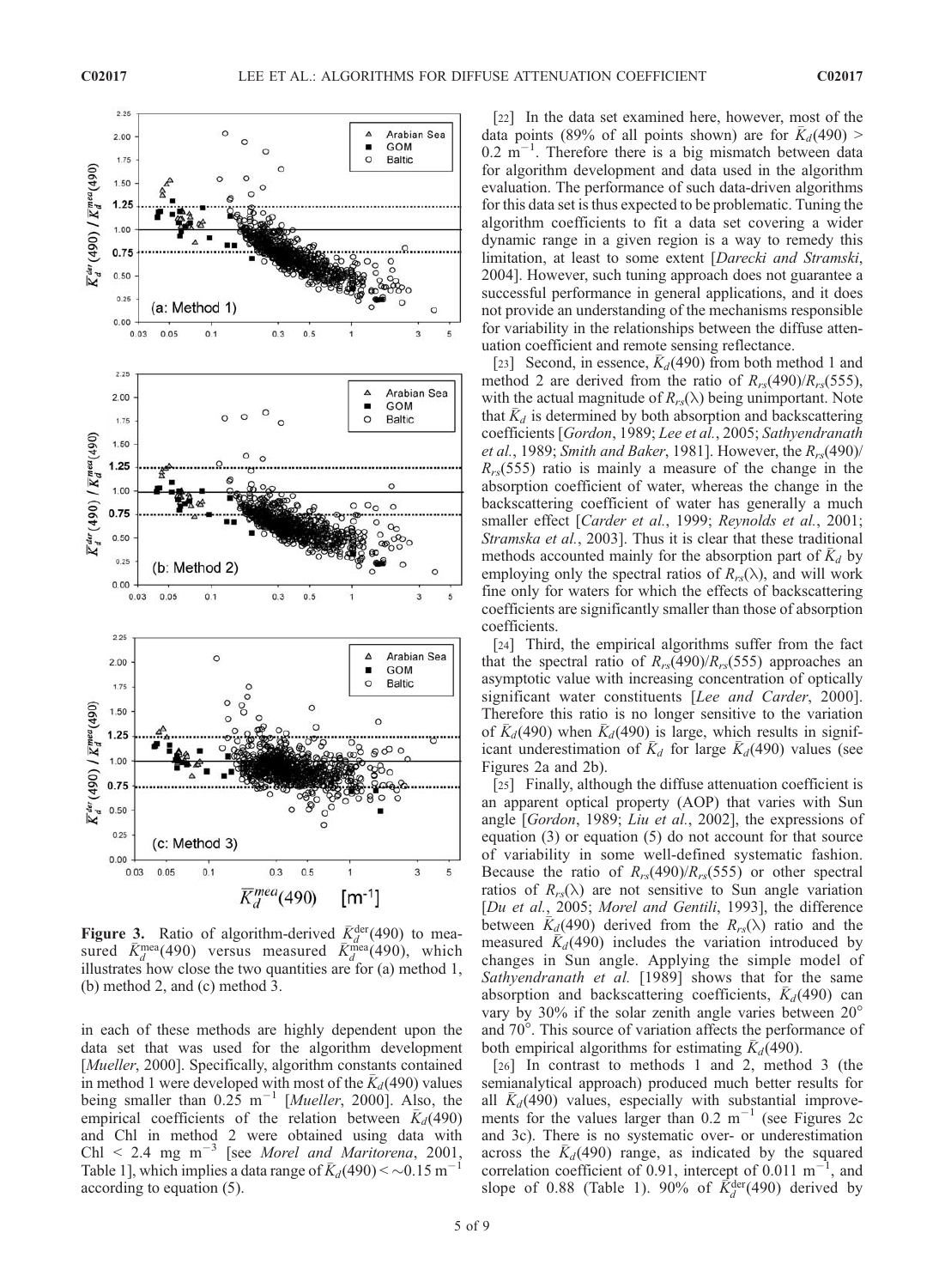method 3 fall within  $\pm 25\%$  of  $\bar{K}_{d}^{mea}(490)$  (see Figure 3c), and the average of absolute percentage difference (apd) is  $\sim$ 14% (Table 1). These results indicate significant improvements of method 3 over the empirical algorithms. Note that there was no tuning of the algorithm coefficients in the derivation of  $K_d(490)$  from  $R_{rs}(\lambda)$  in the application of the semianalytical algorithm to the data set in this study. Also importantly, for the data from three different regions examined (see Figures 2c and 3c), the performance of method 3 shows no regional differences, although many of the data were from the Baltic which represents optically complex case 2 waters [Darecki and Stramski, 2004].

[27] It is necessary to emphasize that the standard case 1/case 2 classification of waters is not based on values of  $R_{rs}$ but rather on a qualitative aspect of covariation between chlorophyll and other optically significant constituents of water and their effects on optical properties [Gordon and Morel, 1983; International Ocean-Color Coordinating Group, 2000]. In literature, it is often assumed (or implied) that open ocean waters are case 1 while other waters (especially coastal) are case 2. Such a simplified separation is actually inconsistent with the case 1/case 2 definitions, and it can be incorrect. For example, open ocean waters can be either case 1 or case 2 [Mobley et al., 2004]. Ideally, only waters whose optical properties are fully controlled by chlorophyll concentration (e.g., a pure phytoplankton culture) satisfy the original criteria of the definition of case 1 waters [Morel and Prieur, 1977]. In remote sensing of ocean color, the values of Chl and the optical properties of water are not known a priori, it is thus unclear if the water body under study meets the criteria for case 1 waters. Therefore uncertainties arise when algorithms designed for case 1 waters are applied to remotely sensed data. The robust and stable results from the semianalytical approach (method 3), however, clearly demonstrate an opportunity to overcome these uncertainties because the approach does not require any assumptions involved in the case 1/case 2 separation.

[28] The  $\sim$ 14% difference for method 3 is small given the fact that measurement errors in both  $R_{rs}$  and  $\bar{K}_d$  as well as some approximations in the semianalytical derivation procedure cannot be avoided due to limitations in measurement methodology and the lack of unique relationships between the various optical properties in highly variable natural environments. For data with such a wide range of  $\bar{K}_d$ (490) values  $(0.04-4.0 \text{ m}^{-1})$  including optically complex Baltic waters [Darecki and Stramski, 2004], the relatively small difference of 14% is encouraging and suggests a significant improvement in our ability to use ocean color remote sensing for monitoring important water properties. Our results show that the semianalytical method of deriving  $\overline{K_d}(490)$  from  $R_{rs}$  is valuable because it provides  $\overline{K_d}(490)$ estimates that are consistent with those obtained from in situ  $E_d(z)$  measurements over a wide range of  $\bar{K}_d(490)$  values. Note that  $\bar{K}_d^{\text{mea}}$  is based on the vertical distribution of  $E_d(z)$ , while  $\bar{K}_{d}^{\text{der}}$  is based on the spectral distribution of  $R_{r,s}(\lambda)$ , so the sources of information for calculating  $\bar{K}_d^{\text{mea}}$  and  $\bar{K}_d^{\text{der}}$  are completely different.

[29] The better performance of method 3 compared to method 1 and method 2 is not so surprising because the semianalytical method is based on principles of radiative transfer and radiative transfer-based relationships between

the various optical properties of the ocean. Although the approach involves some coefficients derived from numerical solutions of the radiative transfer equation [Gordon, 1989; Lee et al., 2005], its application puts less restriction in terms of matching the data used for the algorithm development and the data of water bodies for which the  $K_d$ algorithm is applied. Thus better performance of this method can be expected, as demonstrated by Figures 2c and 3c. Method 3 reasonably corrects for the four limiting factors that appear in the empirical algorithms. Specifically, (1) method 3 is not a data-driven algorithm, so it has less dependence on the data themselves and their range; (2) method 3 uses  $R_{rs}(\lambda)$  values, not simply the spectral ratios of  $R_{rs}(\lambda)$ ; (3) a relatively long wavelength of light (640 nm) is introduced in the semianalytical approach, which increases its sensitivity and accuracy for estimating water properties in turbid waters, and widens the applicability of data collected by satellite sensors; and (4) the effect of Sun angle is accounted for in method 3, which provides more realistic estimates of  $\bar{K}_d$ , consistent with the character of an apparent optical property. As discussed above, these four limitations may deteriorate the performance of the standard empirical  $\bar{K}_d$ (490) algorithms.

## 4.2.  $K_d(443)$

[30] As mentioned in Section 2, in method 1  $\bar{K}_{d}^{\text{der}}$  at 443 nm is empirically extrapolated from the method 1-derived  $\bar{K}_{d}^{\text{der}}$  at 490 nm, following the approach of Austin and Petzold  $[1986]$ , i.e.,

$$
\bar{K}_{d}^{\text{der}}(443) = 0.0178 + 1.517 \left( \bar{K}_{d}^{\text{der}}(490) - 0.016 \right). \tag{9}
$$

In method 2,  $\bar{K}_{d}^{\text{der}}$  at 443 nm is calculated the same way as was done for  $\bar{K}_{d}^{\text{der}}$  at 490 nm, with the only difference being the spectral values of  $K_w(\lambda)$ ,  $\chi(\lambda)$ , and  $e(\lambda)$  [Morel and Maritorena, 2001], which are 0.00885, 0.10963, and 0.6717, respectively. When applying methods 1 and 2 for the derivation of  $\bar{K}_d$ (443), the model constants (such as  $0.0178$  m<sup>-1</sup> and  $1.517$  in equation (9)) were those at 440 nm. We recognize that negligible errors may result from a 3 nm difference between 443 and 440 nm. Finally, in method 3,  $K_d(443)$  is calculated the same way as that for 490 nm, with the exception that the values of  $a(443)$  and  $b_b$ (443) are based on inversions of measured  $R_{rs}$ (443), as indicated by Lee et al. [2002].

[31] Figure 4 compares  $\bar{K}_d^{\text{der}}$  and  $\bar{K}_d^{\text{mea}}$  at 443 nm, where  $\bar{K}_d^{\text{mea}}$  is calculated from the vertical profiles of  $E_d(443, z)$ . For  $\bar{K}_{d}^{\text{mea}}$  ranging from ~0.04 to 5.0 m<sup>-1</sup>,  $\bar{K}_{d}(443)$  derived by methods 1 and 2 again exhibits much larger differences between  $\bar{K}_{d}^{\text{der}}$  and  $\bar{K}_{d}^{\text{mea}}$  than found using method 3, especially for waters with larger  $\bar{K}_d$ (443) values. As with  $K_d(490)$ , method 1 underestimated  $K_d(443)$  on the higher end, and overestimated  $\bar{K}_d$ (443) for lower  $\bar{K}_d$ (443)values  $(K_d(443) \equiv \bar{K}_d^{\text{mea}}(443) \le 0.1 \text{ m}^{-1}$ ). Method 2 significantly underestimated  $\bar{K}_d$ (443) (about a factor of 2.5) at higher values  $(\bar{K}_d(443) > 0.3 \text{ m}^{-1})$ . For lower values  $(\bar{K}_d(443) <$  $(0.1 \text{ m}^{-1})$ , which are generally characteristic of blue oceanic waters, method 2 performed quite well. Method 3, again, performed well across the entire range of  $K_d(443)$  values (see Table 1 for quantitative evaluation of the three methods), which further supports the superiority of the semianalytical approach.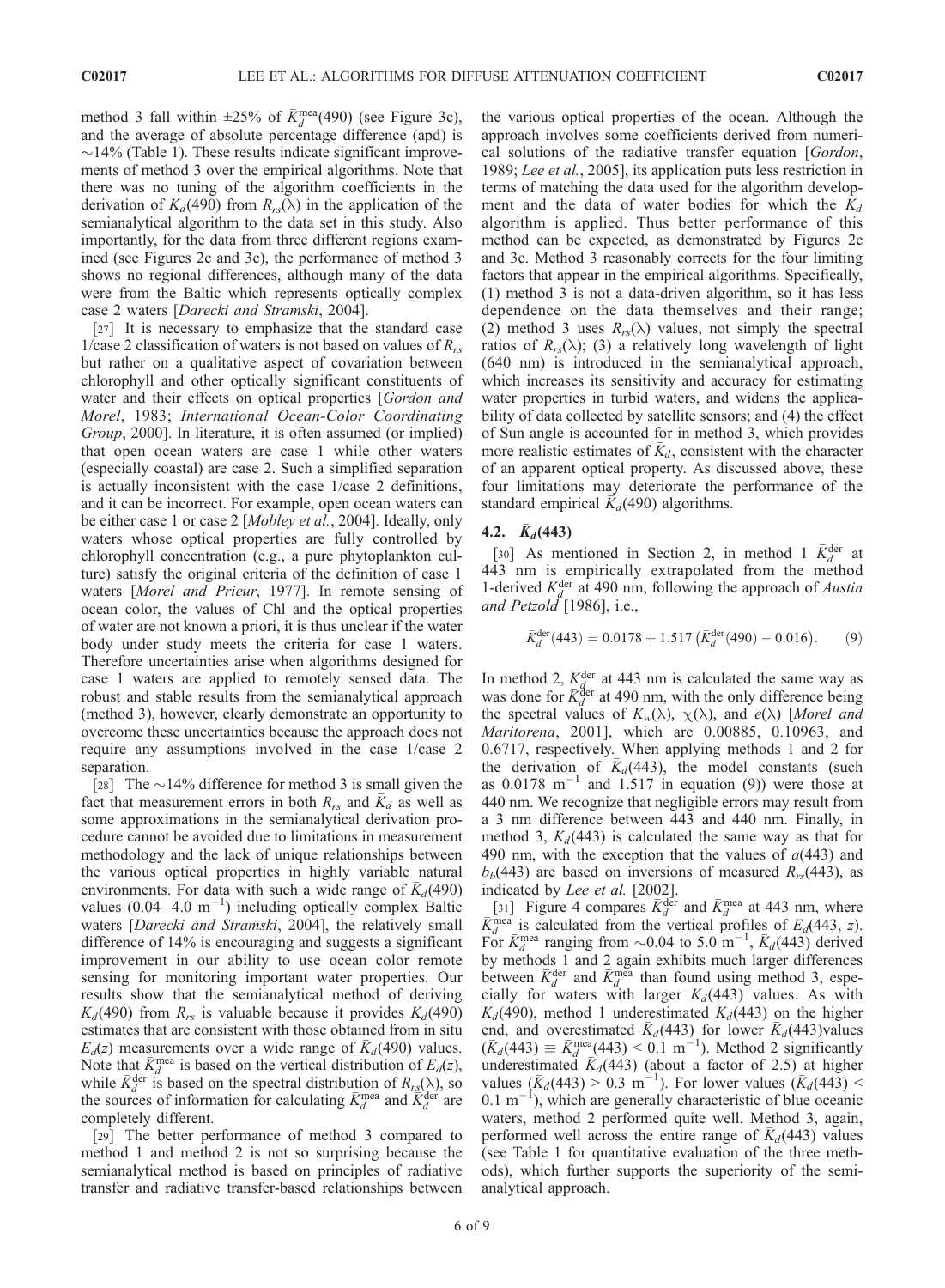

Figure 4. Same as Figure 2, but for 443 nm for (a) method 1, (b) method 2, and (c) method 3.

[32] We note that in the derivation of  $K_d(443)$  by both empirical methods there is no utilization of the values of  $R_{rs}$ (or  $L_w$ ) actually measured at 443 nm. The application of both empirical methods relied on the ratio of  $R_{rs}(490)$ /  $R_{rs}$ (555) to provide a result for 443 nm. Conceptually, such an approach is certainly less reliable than using data actually measured at a wavelength of interest (note a nearly 50 nm gap between 443 and 490 nm). In practice, the empirical algorithms for  $\bar{K}_d$ (443) can be refined to incorporate  $R_{rs}$  (or  $L_w$ ) measured at 443 nm. However, as discussed earlier, empirical algorithms will always face uncertainties associated with data consistency between derivation and application data sets. For obtaining reliable and accurate products from ocean color remote sensing, the use of semianalytical approaches may often be advantageous, as demonstrated by our results for method 3.

#### 5. Conclusions

[33] We tested and compared various methods that derive the diffuse attenuation coefficient of downwelling irradiance from remote sensing reflectance using a large  $(N = 875)$ independent data set covering a range of natural waters from open ocean to turbid coastal areas. These methods include the current operational empirical algorithms used in conjunction with the SeaWiFS and MODIS satellite missions, and a newly developed semianalytical algorithm.

[34] For a wide range of  $\bar{K}_d(490)$  values (0.04 to 4.0 m<sup>-1</sup>) covered in this study, only 44% or so of the empirical algorithm-derived  $K_d(490)$  values fall within  $\pm 25\%$  of the measured  $K_d(490)$  values derived from irradiance profiles. The empirical algorithms produced significant and systematic underestimation for  $\vec{k}_d$ (490) values >0.2 m<sup>-1</sup>. Similar results were also found for  $K_d(443)$ . Many factors contributed to the rather poor performance of the two empirical algorithms. The main factor is likely the mismatch between the historical data used for the algorithm development and the data used in our study for algorithm evaluation which included more turbid coastal waters.

[35] The newly developed semianalytical algorithm (method 3) performed well over the entire range of  $\bar{K}_d$ (490) and  $\bar{K}_d$ (443) examined. Using method 3, over 90% of the derived  $\overline{K}_d(490)$  are within  $\pm 25$ % of the measured values, and the average of absolute percentage difference between derived and measured values is  $\sim$ 14% for  $\bar{K}_d$ (490) and  $\sim$ 11% for  $K_d$ (443). An important attribute of semianalytical approaches such as method 3 is that its application requires no separation of the entire data set into subsets of data, such as case 1 and case 2 waters that are often implied in current bio-optical analysis or modeling of ocean waters.

[36] Although more tests and evaluation analyses are necessary, the results presented in this study suggest that the semianalytical method 3 is a promising approach for estimating the diffuse attenuation coefficient from remote sensing reflectance. This method may be applied to satellite measurements of ocean color to provide consistent  $K_d$  data products over a wide range of optical water types within the world oceans. The computational efficiency of the semianalytical approach is about the same as that of empirical algorithms, so there is no computation time issue when processing large volumes of satellite data. Also, the good agreement between  $R_{rs}$ -derived  $K_d$  of method 3 and  $E_d(z)$ -calculated  $K_d$  values indicates that closure is achieved between the two independent methods of measurements and determinations that are both dependent on absorption and backscattering coefficients. Such a closure can be used as a quality check for  $R_{rs}$ and  $K_d$  data measured in the field by means of method 3.

## Appendix A: Quasi-Analytical Algorithm (QAA) for Total Absorption Coefficient and Backscattering Coefficient

[37] The Quasi-Analytical Algorithm (QAA) [Lee et al., 2002] starts with the calculation of the total absorption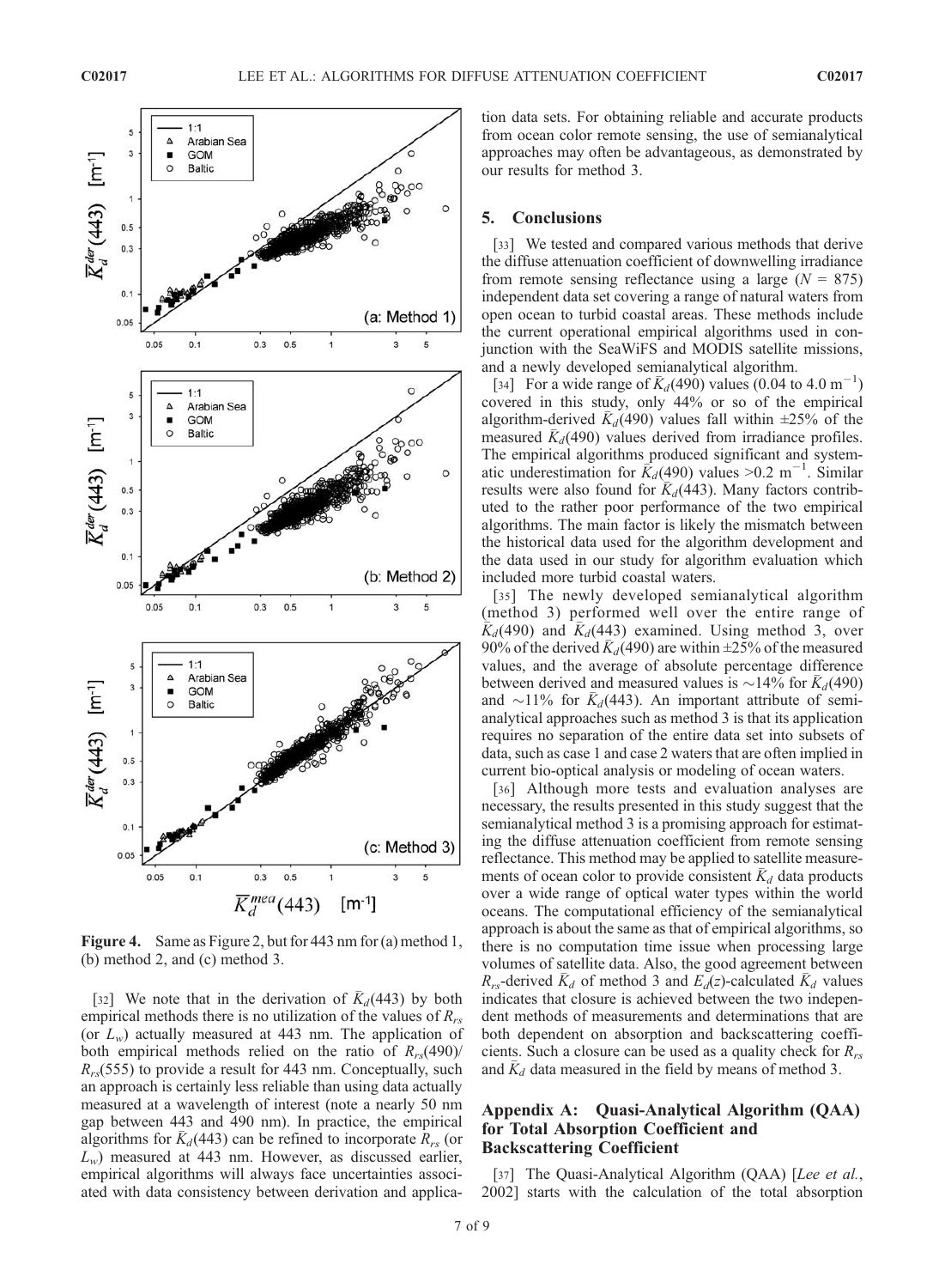coefficient (*a*) at a reference wavelength ( $\lambda_0$ , usually 555 or 640 nm). For instance, when 555 nm is selected as the reference wavelength (typically for open oceanic waters),  $a(555)$  is calculated with

$$
a(555) = 0.0596 + 0.2 \ (a(440)_i - 0.01), \tag{A1}
$$

where

$$
a(440)i = \exp(-1.8 - 1.4\nu + 0.2\nu^2)
$$
 (A2)

and  $\nu = \ln(r_{rs}(440)/r_{rs}(555))$ . Here  $a(440)_i$  is an intermediate parameter for the derivation of  $a(555)$ .

[38] The "remote sensing" reflectance just below the surface is  $r_{rs}(\lambda)$ , and it relates to the above-surface remote sensing reflectance  $R_{rs}(\lambda)$  through

$$
r_{rs}(\lambda) = R_{rs}(\lambda)/(0.52 + 1.7 R_{rs}(\lambda)).
$$
 (A3)

When  $r_{rs}$  at wavelength  $\lambda$  is known, the ratio of backscattering coefficient  $(b<sub>b</sub>)$  to the sum of backscattering and absorption coefficients  $(b_b/(a + b_b))$  at  $\lambda$  can be calculated algebraically based on the models of Gordon et al. [1988] and Lee et al. [1999]:

$$
\frac{b_b}{a+b_b} = \frac{-0.0895 + \sqrt{(0.0895)^2 + 4 \times 0.1247 r_{rs}}}{2 \times 0.1247}.
$$
 (A4)

[39] The spectral  $b_b(\lambda)$  is modeled with the widely used expression [Gordon and Morel, 1983; Smith and Baker, 1981]

$$
b_b(\lambda) = b_{bw}(\lambda) + b_{bp}(555) \left(\frac{555}{\lambda}\right)^{\eta}, \tag{A5}
$$

where  $b_{bw}$  and  $b_{bp}$  are the backscattering coefficients of pure seawater and suspended particles, respectively. Values of  $b_{bw}(\lambda)$  are provided in *Morel* [1974].

[40] When  $a(555)$ , the ratio of  $b<sub>b</sub>/(a + b<sub>b</sub>)$  at 555 nm, and  $b_{bw}$ (555) are known,  $b_{bv}$ (555) in equation (A5) can be easily derived. The values of  $b<sub>b</sub>(\lambda)$  at other wavelengths are then calculated with the power parameter  $(\eta)$  estimated from [Lee et al., 2002]

$$
\eta = 2.2 \left( 1 - 1.2 \exp\left( -0.9 \frac{r_{rs}(440)}{r_{rs}(555)} \right) \right). \tag{A6}
$$

Finally, by applying  $b<sub>b</sub>$  to the ratio of  $b<sub>b</sub>/(a + b<sub>b</sub>)$  derived from  $r_{rs}$  measured at wavelength  $\lambda$  (A4), the total absorption coefficient at  $\lambda$ ,  $a(\lambda)$ , is calculated algebraically.

## Appendix B: Semianalytical Model for Diffuse Attenuation Coefficient  $(\bar{K}_d)$

[41] This  $\bar{K}_d$  model [Lee et al., 2005] is a refinement of that of Sathyendranath et al. [1989] where  $K_d$  is simply expressed as

$$
\bar{K}_d = D_0(a + b_b),\tag{B1}
$$

where  $D_0 = 1/\cos(\theta_w)$  and  $\theta_w$  is the solar zenith angle just below the surface.

[42] From analysis of the radiative transfer equation (RTE) and numerical simulations of the RTE,  $K_d$  in general has a form [Lee et al., 2005]

$$
\bar{K}_d = m_0 a + v b_b, \tag{B2}
$$

where the parameters  $m_0$  and v describe the contributions of a and  $b_b$  to  $\bar{K}_d$ , respectively. Theoretically and numerically, it was found that  $m_0 \neq v$  [Lee et al., 2005]. For different sun angles and different inherent optical properties of water, the value of  $v$  can be three times greater than the value of  $m_0$ .

[43] On the basis of extensive numerical radiative transfer simulations with Hydrolight [*Mobley*, 1995], it was found that  $m_0 \approx (1 + 0.005 \theta_a)$  with  $\theta_a$  the solar zenith angle above the surface, and v can be expressed as  $[Lee \, et \, al., \, 2005]$ 

$$
v = m_1 (1 - m_2 e^{-m_3 a}), \tag{B3}
$$

with values of  $m_1$ ,  $m_2$ , and  $m_3$  as 4.18, 0.52, and 10.8, respectively, for the surface layer. Because values of a and  $b<sub>b</sub>$  can be adequately derived from remote sensing reflectance [Hoge and Lyon, 1996; Lee et al., 2002; Loisel *et al.*, 2001], the value of  $\bar{K}_d$  can then be estimated.

[44] Acknowledgments. Support for this study was provided by the Naval Research Laboratory's basic research P.E. 06010115N ''Hyperspectral Characterization of the Coastal Zone'' (NRL), the Polish National Committee for Scientific Research Grant PBZ-KBN 056/P04/2001 (M.D.), ONR contract N00014-02-1-0211 (K.L.C.), and NASA grants NAG-W10288 (NRL), NAS5-31716 (K.L.C.), and NAG5-12397 (D.S.). Z.P.L. is grateful to Cheng-Chien Liu of the National Cheng Kung University for discussions regarding the subject and to two anonymous reviewers for comments and suggestions.

#### References

- Austin, R. W., and T. J. Petzold (1981), The determination of the diffuse attenuation coefficient of sea water using the coastal zone color scanner, in Oceanography From Space, edited by J. F. R. Gower, pp. 239-256, Springer, New York.
- Austin, R. W., and T. J. Petzold (1986), Spectral dependence of the diffuse attenuation coefficient of light in ocean waters, Opt. Eng., 25, 473 – 479.
- Carder, K. L., and R. G. Steward (1985), A remote-sensing reflectance model of a red tide dinoflagellate off West Florida, Limnol. Oceanogr., 30, 286 – 298.
- Carder, K. L., F. R. Chen, Z. P. Lee, S. K. Hawes, and D. Kamykowski (1999), Semianalytic Moderate-Resolution Imaging Spectrometer algorithms for chlorophyll a and absorption with bio-optical domains based on nitrate-depletion temperatures, J. Geophys. Res., 104, 5403 – 5421.
- Chang, G. C., and T. D. Dickey (2004), Coastal ocean optical influences on solar transmission and radiant heating rate, J. Geophys. Res., 109, C01020, doi:10.1029/2003JC001821.
- Darecki, M., and D. Stramski (2004), An evaluation of MODIS and Sea-WiFS bio-optical algorithms in the Baltic Sea, Remote Sens. Environ., 89,  $326 - 350$
- Du, K. P., Z. P. Lee, M. X. He, Z. S. Liu, and R. Arnone (2005), Angular variation of remote-sensing reflectance and the influence of particle phase functions, Sci. China, in press.
- Gordon, H. R. (1989), Can the Lambert-Beer law be applied to the diffuse attenuation coefficient of ocean water?, Limnol. Oceanogr., 34, 1389-1409.
- Gordon, H. R., and A. Morel (1983), Remote Assessment of Ocean Color for Interpretation of Satellite Visible Imagery: A Review, 44 pp., Springer, New York.
- Gordon, H. R., O. B. Brown, and M. M. Jacobs (1975), Computed relationship between the inherent and apparent optical properties of a flat homogeneous ocean, Appl. Opt.,  $14, 417-427$ .
- Gordon, H. R., O. B. Brown, R. H. Evans, J. W. Brown, R. C. Smith, K. S. Baker, and D. K. Clark (1988), A semi-analytic radiance model of ocean color, J. Geophys. Res., 93, 10,909 – 10,924.
- Hoge, F. E., and P. E. Lyon (1996), Satellite retrieval of inherent optical properties by linear matrix inversion of oceanic radiance models: An analysis of model and radiance measurements errors, J. Geophys. Res., 101, 16,631 – 16,648.